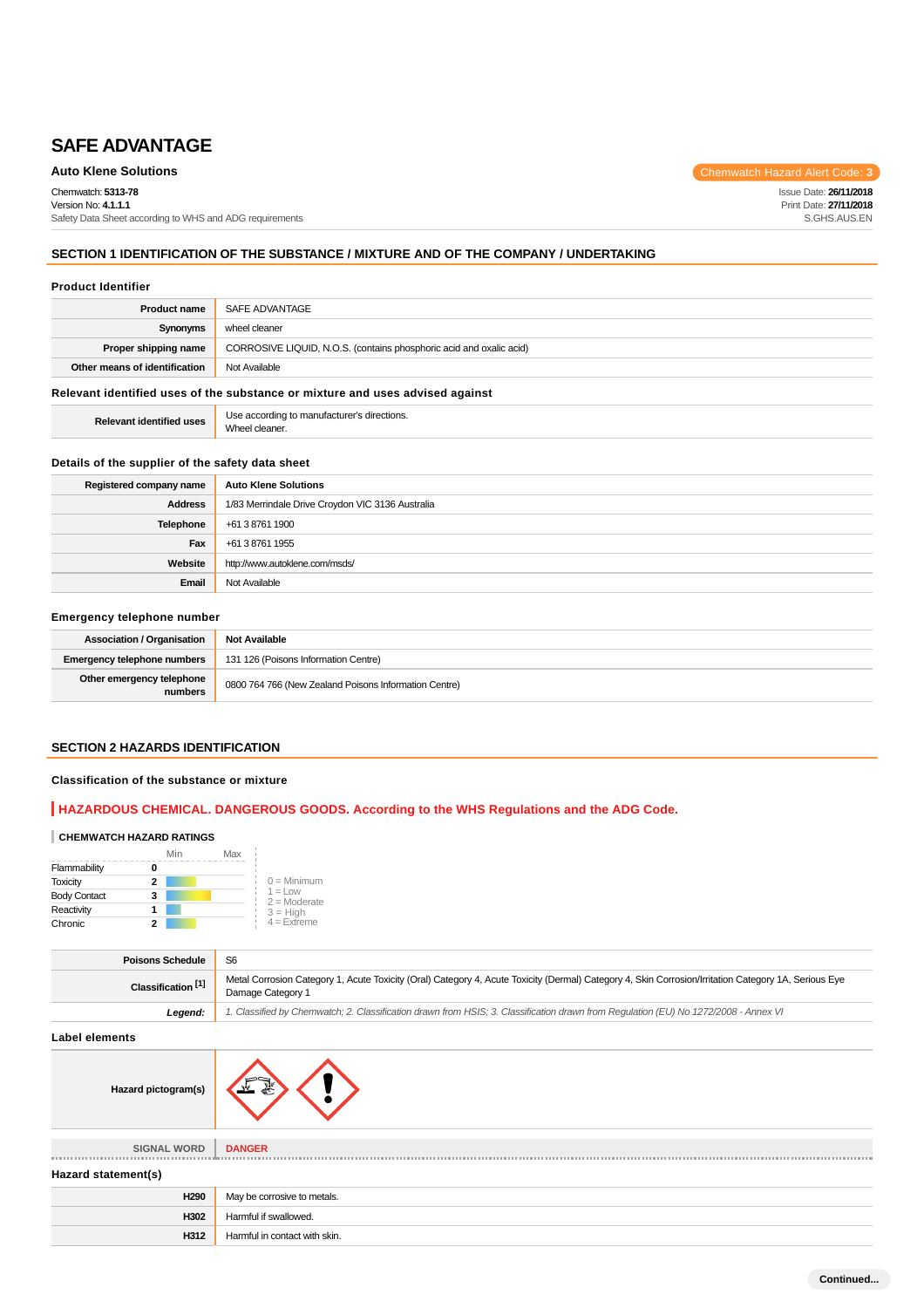**H314** Causes severe skin burns and eve damage. **H318** Causes serious eye damage. **Precautionary statement(s) Prevention**

#### Not Applicable

**Precautionary statement(s) Response**

Not Applicable

#### **Precautionary statement(s) Storage**

Not Applicable

# **Precautionary statement(s) Disposal**

Not Applicable

# **SECTION 3 COMPOSITION / INFORMATION ON INGREDIENTS**

#### **Substances**

See section below for composition of Mixtures

### **Mixtures**

| <b>CAS No</b> | %[weight] | Name                                       |
|---------------|-----------|--------------------------------------------|
| 144-62-7      | $10 - 15$ | oxalic acid                                |
| 7664-38-2     | $1 - 5$   | phosphoric acid                            |
|               | $<$ 1     | dye perfume                                |
|               | balance   | Ingredients determined not to be hazardous |

# **SECTION 4 FIRST AID MEASURES**

### **Description of first aid measures**

| <b>Eye Contact</b>  | If this product comes in contact with the eyes:<br>Inmediately hold eyelids apart and flush the eye continuously with running water.<br>Ensure complete irrigation of the eye by keeping eyelids apart and away from eye and moving the eyelids by occasionally lifting the upper and lower lids.<br>► Continue flushing until advised to stop by the Poisons Information Centre or a doctor, or for at least 15 minutes.<br>Transport to hospital or doctor without delay.<br>► Removal of contact lenses after an eye injury should only be undertaken by skilled personnel.                                                                                                                                                                                                                                                                                                                                                                                                                                                                                                                                                                                  |
|---------------------|-----------------------------------------------------------------------------------------------------------------------------------------------------------------------------------------------------------------------------------------------------------------------------------------------------------------------------------------------------------------------------------------------------------------------------------------------------------------------------------------------------------------------------------------------------------------------------------------------------------------------------------------------------------------------------------------------------------------------------------------------------------------------------------------------------------------------------------------------------------------------------------------------------------------------------------------------------------------------------------------------------------------------------------------------------------------------------------------------------------------------------------------------------------------|
| <b>Skin Contact</b> | If skin or hair contact occurs:<br>In Immediately flush body and clothes with large amounts of water, using safety shower if available.<br>• Quickly remove all contaminated clothing, including footwear.<br>> Wash skin and hair with running water. Continue flushing with water until advised to stop by the Poisons Information Centre.<br>Transport to hospital, or doctor.                                                                                                                                                                                                                                                                                                                                                                                                                                                                                                                                                                                                                                                                                                                                                                               |
| Inhalation          | If fumes or combustion products are inhaled remove from contaminated area.<br>Lay patient down. Keep warm and rested.<br>▶ Prostheses such as false teeth, which may block airway, should be removed, where possible, prior to initiating first aid procedures.<br>Apply artificial respiration if not breathing, preferably with a demand valve resuscitator, bag-valve mask device, or pocket mask as trained. Perform CPR if<br>necessary.<br>Transport to hospital, or doctor, without delay.<br>Inhalation of vapours or aerosols (mists, fumes) may cause lung oedema.<br>• Corrosive substances may cause lung damage (e.g. lung oedema, fluid in the lungs).<br>As this reaction may be delayed up to 24 hours after exposure, affected individuals need complete rest (preferably in semi-recumbent posture) and must<br>be kept under medical observation even if no symptoms are (yet) manifested.<br>Effore any such manifestation, the administration of a spray containing a dexamethasone derivative or beclomethasone derivative may be considered.<br>This must definitely be left to a doctor or person authorised by him/her.<br>(ICSC13719) |
| Ingestion           | For advice, contact a Poisons Information Centre or a doctor at once.<br>• Urgent hospital treatment is likely to be needed.<br>If swallowed do <b>NOT</b> induce vomiting.<br>If vomiting occurs, lean patient forward or place on left side (head-down position, if possible) to maintain open airway and prevent aspiration.<br>• Observe the patient carefully.<br>► Never give liquid to a person showing signs of being sleepy or with reduced awareness; i.e. becoming unconscious.<br>Give water to rinse out mouth, then provide liquid slowly and as much as casualty can comfortably drink.<br>Transport to hospital or doctor without delay.                                                                                                                                                                                                                                                                                                                                                                                                                                                                                                        |

### **Indication of any immediate medical attention and special treatment needed**

Effective therapy against burns from oxalic acid involves replacement of calcium.

Intravenous oxalic acid is substantially excreted (88% - 90%) in the urine within 36 hours.

- For acute or short term repeated exposures to strong acids:
- Airway problems may arise from laryngeal edema and inhalation exposure. Treat with 100% oxygen initially.
- Respiratory distress may require cricothyroidotomy if endotracheal intubation is contraindicated by excessive swelling
- Intravenous lines should be established immediately in all cases where there is evidence of circulatory compromise.
- Strong acids produce a coagulation necrosis characterised by formation of a coagulum (eschar) as a result of the dessicating action of the acid on proteins in specific tissues.
- INGESTION:
- Immediate dilution (milk or water) within 30 minutes post ingestion is recommended.
- **DO NOT** attempt to neutralise the acid since exothermic reaction may extend the corrosive injury.
- Be careful to avoid further vomit since re-exposure of the mucosa to the acid is harmful. Limit fluids to one or two glasses in an adult.
- Charcoal has no place in acid management.
- Some authors suggest the use of lavage within 1 hour of ingestion.

SKIN: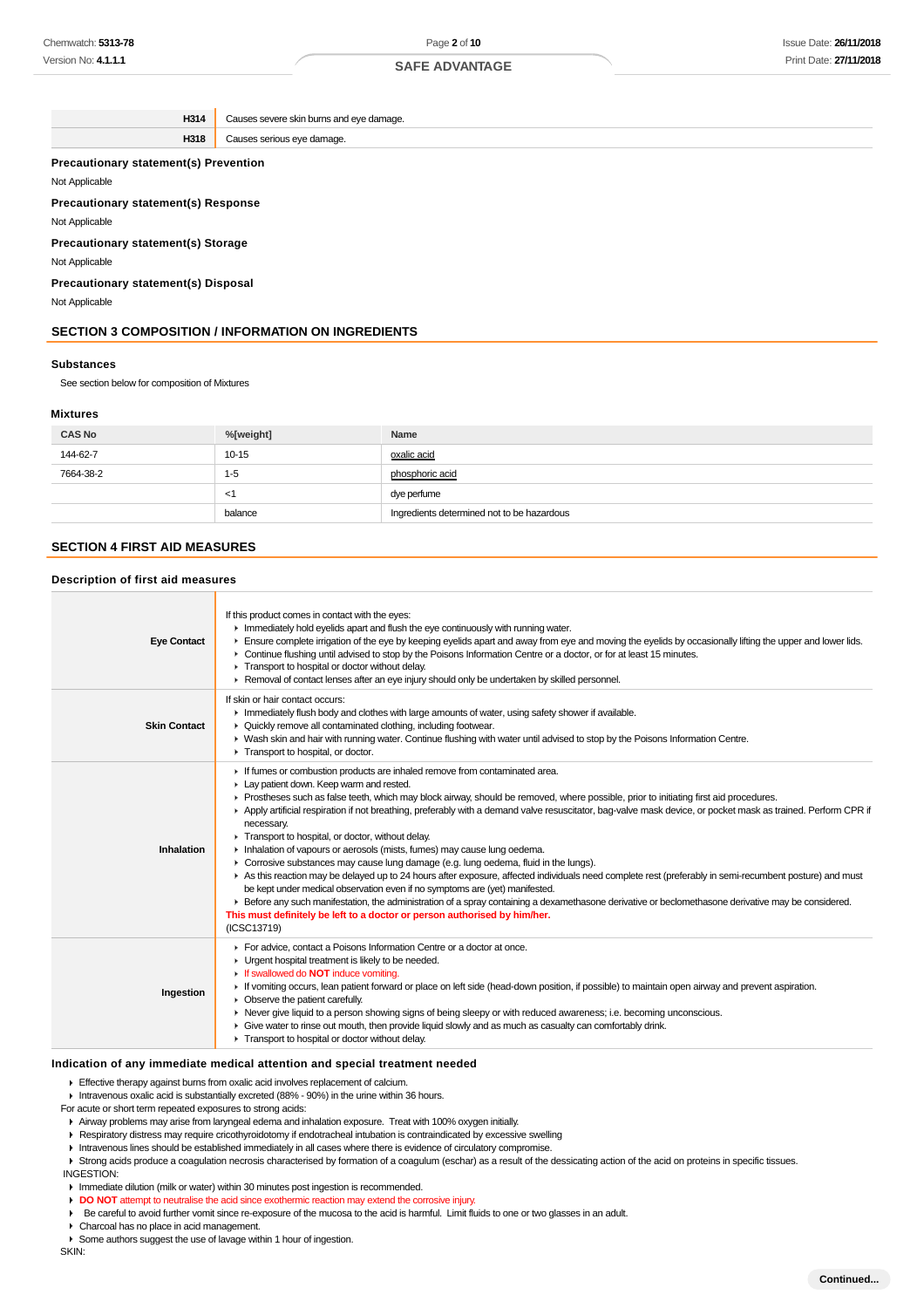- Skin lesions require copious saline irrigation. Treat chemical burns as thermal burns with non-adherent gauze and wrapping.
- Deep second-degree burns may benefit from topical silver sulfadiazine

EYE:

- ▶ Eye injuries require retraction of the eyelids to ensure thorough irrigation of the conjuctival cul-de-sacs. Irrigation should last at least 20-30 minutes. **DO NOT** use neutralising agents or any other additives. Several litres of saline are required.
- ▶ Cycloplegic drops, (1% cyclopentolate for short-term use or 5% homatropine for longer term use) antibiotic drops, vasoconstrictive agents or artificial tears may be indicated dependent on the severity of the injury.
- Steroid eye drops should only be administered with the approval of a consulting ophthalmologist).

#### [Ellenhorn and Barceloux: Medical Toxicology]

#### Treatment must be prompt.

- ▶ Give immediately by mouth, a dilute solution of any soluble calcium salt; calcium lactate, lime water, finely pulverised chalk or plaster suspended in a large volume of water or milk. Large amounts of calcium are required to inactivate oxalate by precipitating it as the insoluble calcium salt. Do NOT give an emetic drug.
- Perform gastric lavage carefully or not at all if severe mucosal injury is evident. Dilute lime water (calcium hydroxide) makes a good lavage fluid if used in large quantity.
- ▶ Administer a slow intravenous injection of 10-20 ml of calcium gluconate (10% solution) or of calcium chloride (5% solution). This injection may be repeated frequently to prevent hypocalcaemic
- tetany. Calcium gluconate (10 m) may also be given intramuscularly every few hours. Calcium compounds are never given subcutaneously; even the intramuscular route is hazardous in infants because of the incidence of sloughing.
- In severe cases parathyroid extract (100 USP units) should be given intramuscularly.
- **Morphine may be necessary to control pain.**
- Treat shock by cautious intravenous injection of isotonic saline solution. Check for metabolic acidosis and infuse sodium bicarbonate if necessary.
- Watch for oedema of the glottis late formation of oesophageal stricture.
- Useful demulcents by mouth include milk of magnesia, bismuth subcarbonate, and mineral oil.
- Prophylactic and therapeutic measures in anticipation of renal damage.

[GOSSELIN SMITH HODGE: Clinical Toxicology of Commercial Products]

 Oxalates are readily metabolized to oxalic acid in the body. Oxalic acid is excreted in the urine at a rate of 8-40 mg/day in healthy normal men and women. About half is excreted as oxalic acid and half as magnesium, calcium or other salts. Ingested oxalic acid is also excreted in the feces. In rats, approximately half of ingested oxalic acid is destroyed by bacterial action and about 25% is excreted unchanged in the feces. In humans, calcium oxalate is deposited in the kidneys as crystals and may be deposited in non-crystalline form, bound to lipid, in the liver and other body tissues.

# **SECTION 5 FIREFIGHTING MEASURES**

#### **Extinguishing media**

- Water spray or fog.
- Foam.
- Dry chemical powder.
- BCF (where regulations permit).
- Carbon dioxide.

#### **Special hazards arising from the substrate or mixture**

| Fire Incompatibility           | Avoid contamination with oxidising agents i.e. nitrates, oxidising acids, chlorine bleaches, pool chlorine etc. as ignition may result                                                                                                                                                                                                                                                                                                                                             |  |  |
|--------------------------------|------------------------------------------------------------------------------------------------------------------------------------------------------------------------------------------------------------------------------------------------------------------------------------------------------------------------------------------------------------------------------------------------------------------------------------------------------------------------------------|--|--|
| <b>Advice for firefighters</b> |                                                                                                                                                                                                                                                                                                                                                                                                                                                                                    |  |  |
| <b>Fire Fighting</b>           | Alert Fire Brigade and tell them location and nature of hazard.<br>▶ Wear full body protective clothing with breathing apparatus.<br>• Prevent, by any means available, spillage from entering drains or water course.<br>▶ Use fire fighting procedures suitable for surrounding area.<br>Do not approach containers suspected to be hot.<br>• Cool fire exposed containers with water spray from a protected location.<br>If safe to do so, remove containers from path of fire. |  |  |
| <b>Fire/Explosion Hazard</b>   | $\triangleright$ Non combustible.<br>• Not considered to be a significant fire risk.<br>Acids may react with metals to produce hydrogen, a highly flammable and explosive gas.<br>► Heating may cause expansion or decomposition leading to violent rupture of containers.<br>• May emit corrosive, poisonous fumes. May emit acrid smoke.<br>Decomposition may produce toxic fumes of:<br>carbon dioxide (CO2)<br>other pyrolysis products typical of burning organic material.   |  |  |
| <b>HAZCHEM</b>                 | 2X                                                                                                                                                                                                                                                                                                                                                                                                                                                                                 |  |  |

# **SECTION 6 ACCIDENTAL RELEASE MEASURES**

#### **Personal precautions, protective equipment and emergency procedures**

See section 8

#### **Environmental precautions**

See section 12

#### **Methods and material for containment and cleaning up**

|                     | Environmental hazard - contain spillage.                                                                                                           |
|---------------------|----------------------------------------------------------------------------------------------------------------------------------------------------|
|                     | ► Drains for storage or use areas should have retention basins for pH adjustments and dilution of spills before discharge or disposal of material. |
|                     | $\triangleright$ Check regularly for spills and leaks.                                                                                             |
|                     | • Clean up all spills immediately.                                                                                                                 |
| <b>Minor Spills</b> | Avoid breathing vapours and contact with skin and eyes.                                                                                            |
|                     | • Control personal contact with the substance, by using protective equipment.                                                                      |
|                     | Contain and absorb spill with sand, earth, inert material or vermiculite.                                                                          |
|                     | ▸ Wipe up.                                                                                                                                         |
|                     | • Place in a suitable, labelled container for waste disposal.                                                                                      |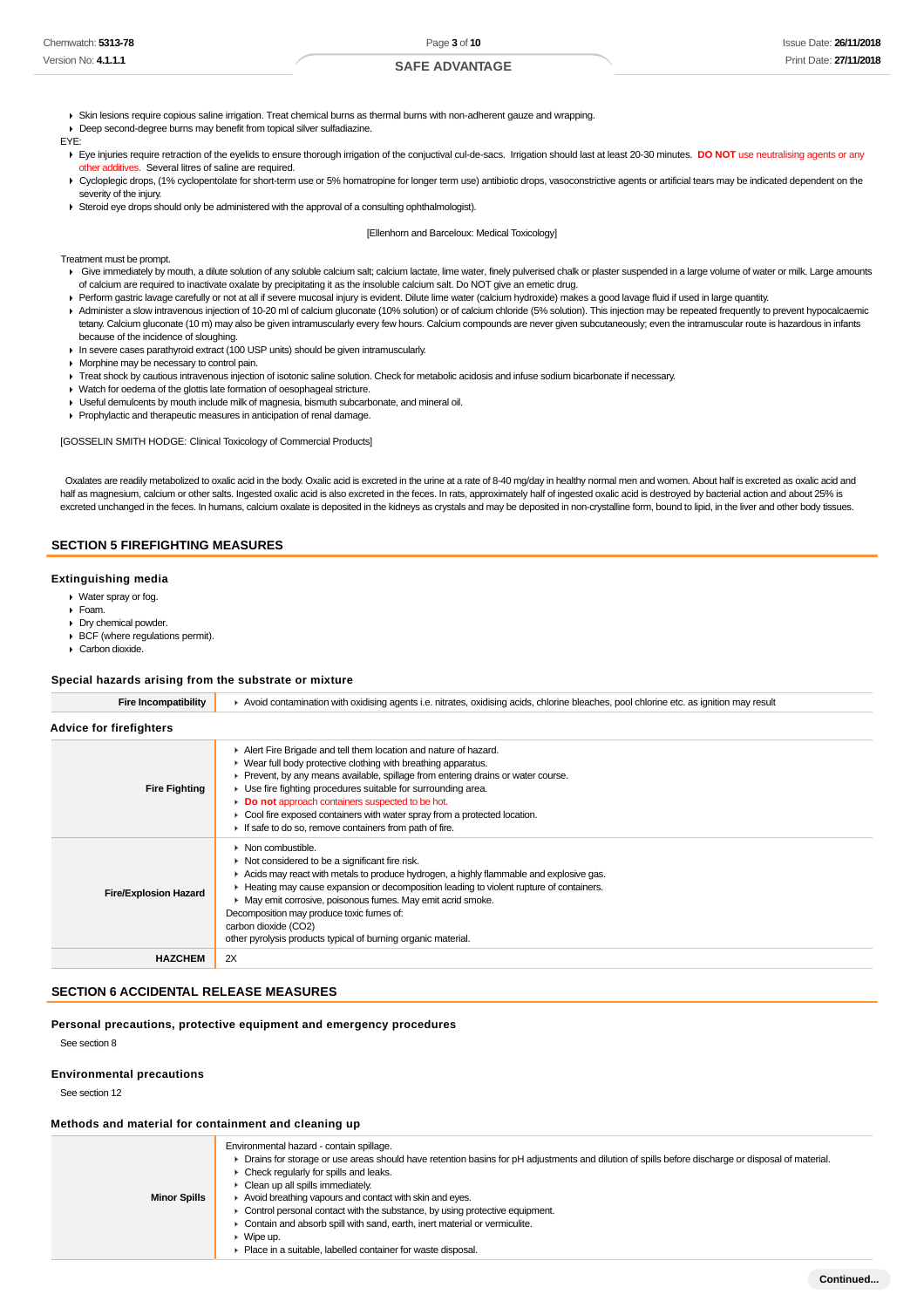| <b>Major Spills</b> | Environmental hazard - contain spillage.<br>$\triangleright$ Clear area of personnel and move upwind.<br>Alert Fire Brigade and tell them location and nature of hazard.<br>• Wear full body protective clothing with breathing apparatus.<br>• Prevent, by any means available, spillage from entering drains or water course.<br>• Consider evacuation (or protect in place).<br>Stop leak if safe to do so.<br>Contain spill with sand, earth or vermiculite. |
|---------------------|------------------------------------------------------------------------------------------------------------------------------------------------------------------------------------------------------------------------------------------------------------------------------------------------------------------------------------------------------------------------------------------------------------------------------------------------------------------|
|---------------------|------------------------------------------------------------------------------------------------------------------------------------------------------------------------------------------------------------------------------------------------------------------------------------------------------------------------------------------------------------------------------------------------------------------------------------------------------------------|

Personal Protective Equipment advice is contained in Section 8 of the SDS.

# **SECTION 7 HANDLING AND STORAGE**

#### **Precautions for safe handling**

| Safe handling     | DO NOT allow clothing wet with material to stay in contact with skin<br>Avoid all personal contact, including inhalation.<br>▶ Wear protective clothing when risk of exposure occurs.<br>$\blacktriangleright$ Use in a well-ventilated area.<br>$\blacktriangleright$ Avoid contact with moisture.<br>Avoid contact with incompatible materials.<br>• When handling. DO NOT eat. drink or smoke.<br>► Keep containers securely sealed when not in use. |
|-------------------|---------------------------------------------------------------------------------------------------------------------------------------------------------------------------------------------------------------------------------------------------------------------------------------------------------------------------------------------------------------------------------------------------------------------------------------------------------|
| Other information | Store in original containers.<br>Keep containers securely sealed.<br>Store in a cool, dry, well-ventilated area.<br>Store away from incompatible materials and foodstuff containers.<br>$\blacktriangleright$ Protect containers against physical damage and check regularly for leaks.<br>• Observe manufacturer's storage and handling recommendations contained within this SDS.                                                                     |

### **Conditions for safe storage, including any incompatibilities**

|                         | DO NOT use aluminium or galvanised containers<br>$\triangleright$ Check regularly for spills and leaks<br>Lined metal can, lined metal pail/can.<br>$\blacktriangleright$ Plastic pail.<br>Polyliner drum.<br>• Packing as recommended by manufacturer.<br>• Check all containers are clearly labelled and free from leaks.<br>For low viscosity materials<br>• Drums and jerricans must be of the non-removable head type.                                                                                                                                                                                                                                                                                   |
|-------------------------|---------------------------------------------------------------------------------------------------------------------------------------------------------------------------------------------------------------------------------------------------------------------------------------------------------------------------------------------------------------------------------------------------------------------------------------------------------------------------------------------------------------------------------------------------------------------------------------------------------------------------------------------------------------------------------------------------------------|
| Suitable container      | • Where a can is to be used as an inner package, the can must have a screwed enclosure.<br>For materials with a viscosity of at least 2680 cSt. (23 deg. C) and solids (between 15 C deg. and 40 deg C.):<br>Removable head packaging;<br>$\blacktriangleright$ Cans with friction closures and<br>$\blacktriangleright$ low pressure tubes and cartridges<br>may be used.<br>Where combination packages are used, and the inner packages are of glass, porcelain or stoneware, there must be sufficient inert cushioning material in<br>contact with inner and outer packages unless the outer packaging is a close fitting moulded plastic box and the substances are not incompatible with the<br>plastic. |
| Storage incompatibility | ► Reacts with mild steel, galvanised steel / zinc producing hydrogen gas which may form an explosive mixture with air.<br>► Segregate from alkalies, oxidising agents and chemicals readily decomposed by acids, i.e. cyanides, sulfides, carbonates.<br>Avoid strong bases.                                                                                                                                                                                                                                                                                                                                                                                                                                  |

# **SECTION 8 EXPOSURE CONTROLS / PERSONAL PROTECTION**

#### **Control parameters**

# **OCCUPATIONAL EXPOSURE LIMITS (OEL)**

# **INGREDIENT DATA**

| Source                       | Ingredient      | <b>Material name</b> | <b>TWA</b> | <b>STEL</b> | Peak          | <b>Notes</b>  |
|------------------------------|-----------------|----------------------|------------|-------------|---------------|---------------|
| Australia Exposure Standards | oxalic acid     | Oxalic acid          | 1 mg/m3    | 2 mg/m3     | Not Available | Not Available |
| Australia Exposure Standards | phosphoric acid | Phosphoric acid      | mg/m3      | 3 mg/m3     | Not Available | Not Available |

**EMERGENCY LIMITS Ingredient Material name TEEL-1 TEEL-2 TEEL-3** oxalic acid **Oxalic acid**, anhydrous; (Ethanedioic acid) 2 mg/m3 20 mg/m3 500 mg/m3 500 mg/m3 phosphoric acid **Phosphoric acid** Phosphoric acid Not Available Not Available Not Available Not Available Not Available **Ingredient Original IDLH Revised IDLH** oxalic acid 500 mg/m3 Not Available phosphoric acid 1,000 mg/m3 1,000 mg/m3 Not Available

#### **Exposure controls**

**Appropriate engineering controls** Engineering controls are used to remove a hazard or place a barrier between the worker and the hazard. Well-designed engineering controls can be highly effective in protecting workers and will typically be independent of worker interactions to provide this high level of protection. The basic types of engineering controls are:

Process controls which involve changing the way a job activity or process is done to reduce the risk.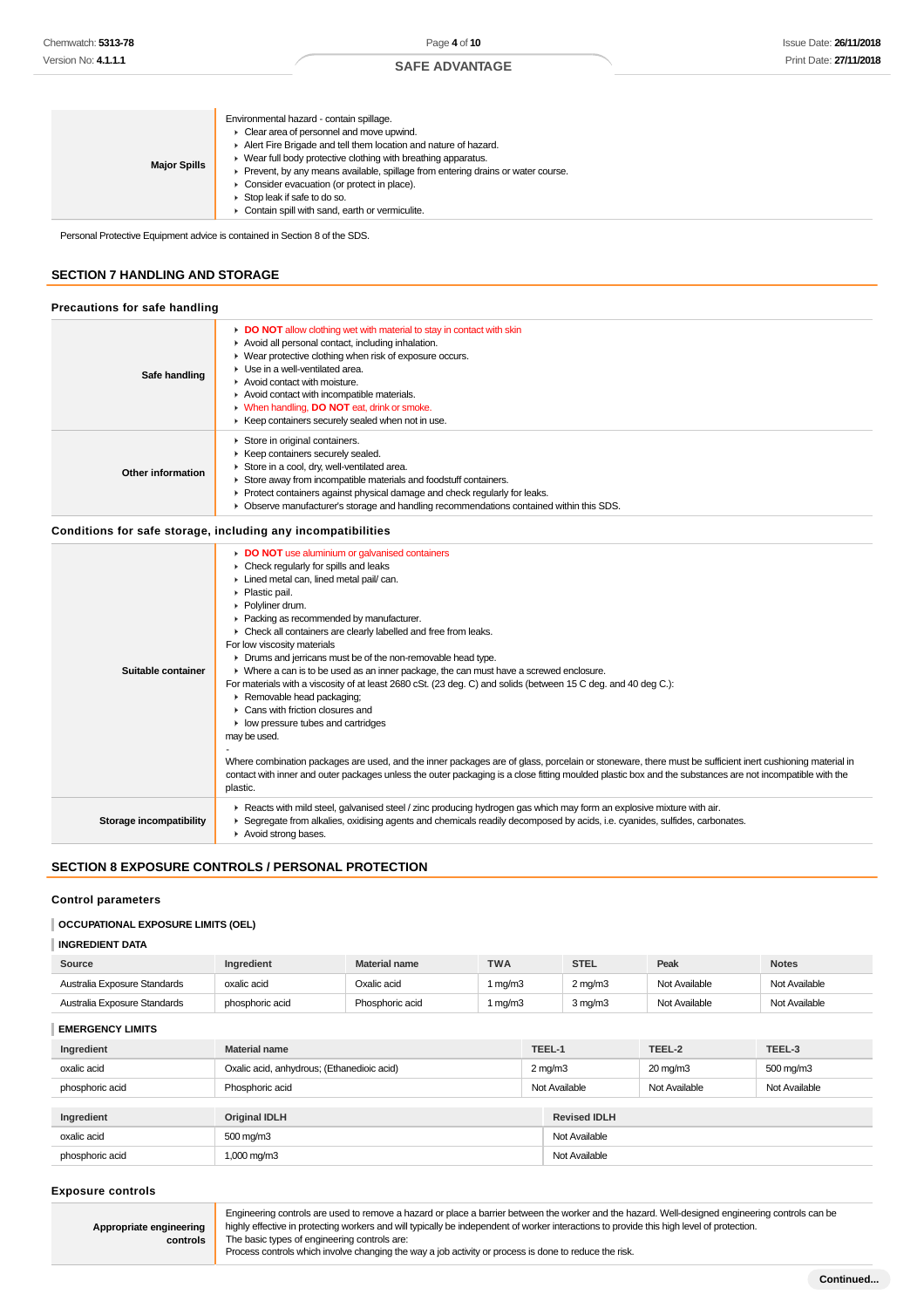|                            | Enclosure and/or isolation of emission source which keeps a selected hazard "physically" away from the worker and ventilation that strategically "adds" and<br>"removes" air in the work environment. Ventilation can remove or dilute an air contaminant if designed properly. The design of a ventilation system must<br>match the particular process and chemical or contaminant in use.<br>Employers may need to use multiple types of controls to prevent employee overexposure.                                                                                                                                                                                                                                                                                                                                                                                                                                                                                                            |
|----------------------------|--------------------------------------------------------------------------------------------------------------------------------------------------------------------------------------------------------------------------------------------------------------------------------------------------------------------------------------------------------------------------------------------------------------------------------------------------------------------------------------------------------------------------------------------------------------------------------------------------------------------------------------------------------------------------------------------------------------------------------------------------------------------------------------------------------------------------------------------------------------------------------------------------------------------------------------------------------------------------------------------------|
| <b>Personal protection</b> |                                                                                                                                                                                                                                                                                                                                                                                                                                                                                                                                                                                                                                                                                                                                                                                                                                                                                                                                                                                                  |
| Eye and face protection    | Chemical goggles.<br>Full face shield may be required for supplementary but never for primary protection of eyes.<br>• Contact lenses may pose a special hazard; soft contact lenses may absorb and concentrate irritants. A written policy document, describing the wearing<br>of lenses or restrictions on use, should be created for each workplace or task. This should include a review of lens absorption and adsorption for the<br>class of chemicals in use and an account of injury experience. Medical and first-aid personnel should be trained in their removal and suitable equipment<br>should be readily available. In the event of chemical exposure, begin eye irrigation immediately and remove contact lens as soon as practicable.                                                                                                                                                                                                                                           |
| <b>Skin protection</b>     | See Hand protection below                                                                                                                                                                                                                                                                                                                                                                                                                                                                                                                                                                                                                                                                                                                                                                                                                                                                                                                                                                        |
| Hands/feet protection      | ▶ Wear chemical protective gloves, e.g. PVC.<br>▶ Wear safety footwear or safety gumboots, e.g. Rubber<br>• When handling corrosive liquids, wear trousers or overalls outside of boots, to avoid spills entering boots.<br>The selection of suitable gloves does not only depend on the material, but also on further marks of quality which vary from manufacturer to manufacturer.<br>Where the chemical is a preparation of several substances, the resistance of the glove material can not be calculated in advance and has therefore to be<br>checked prior to the application.<br>The exact break through time for substances has to be obtained from the manufacturer of the protective gloves and has to be observed when making a final<br>choice.<br>Personal hygiene is a key element of effective hand care. Gloves must only be wom on clean hands. After using gloves, hands should be washed and dried<br>thoroughly. Application of a non-perfumed moisturiser is recommended. |
| <b>Body protection</b>     | See Other protection below                                                                                                                                                                                                                                                                                                                                                                                                                                                                                                                                                                                                                                                                                                                                                                                                                                                                                                                                                                       |
| Other protection           | • Overalls.<br>PVC Apron.<br>▶ PVC protective suit may be required if exposure severe.<br>Eyewash unit.<br>$\blacktriangleright$ Ensure there is ready access to a safety shower.                                                                                                                                                                                                                                                                                                                                                                                                                                                                                                                                                                                                                                                                                                                                                                                                                |

#### **Recommended material(s)**

#### **GLOVE SELECTION INDEX**

Glove selection is based on a modified presentation of the:

 **"Forsberg Clothing Performance Index".**

 The effect(s) of the following substance(s) are taken into account in the **computergenerated** selection:

# SAFE ADVANTAGE

| <b>Material</b>       | CPI |
|-----------------------|-----|
| <b>NATURAL RUBBER</b> | A   |
| NATURAL+NEOPRENE      | A   |
| <b>NEOPRENE</b>       | A   |
| NEOPRENE/NATURAL      | A   |
| <b>NITRILE</b>        | A   |
| NITRILE+PVC           | A   |
| <b>PVC</b>            | A   |
| <b>BUTYL</b>          | C   |
| NAT+NEOPR+NITRILE     | C   |
| <b>PE</b>             | C   |
| SARANEX-23            | C   |
| <b>VITON</b>          | C   |

\* CPI - Chemwatch Performance Index

A: Best Selection

B: Satisfactory; may degrade after 4 hours continuous immersion

C: Poor to Dangerous Choice for other than short term immersion

**NOTE**: As a series of factors will influence the actual performance of the glove, a final

selection must be based on detailed observation. -

\* Where the glove is to be used on a short term, casual or infrequent basis, factors such as "feel" or convenience (e.g. disposability), may dictate a choice of gloves which might otherwise be unsuitable following long-term or frequent use. A qualified practitioner should be consulted.

# **SECTION 9 PHYSICAL AND CHEMICAL PROPERTIES**

#### **Information on basic physical and chemical properties**

| Appearance            | Red coloured, water-like liquid; mixes with water. |                                            |               |
|-----------------------|----------------------------------------------------|--------------------------------------------|---------------|
| <b>Physical state</b> | Liauid                                             | Relative density (Water = 1)   1.1         |               |
| Odour                 | Not Available                                      | Partition coefficient n-octanol /<br>water | Not Available |

#### **Respiratory protection**

Type AB-P Filter of sufficient capacity. (AS/NZS 1716 & 1715, EN 143:2000 & 149:2001, ANSI Z88 or national equivalent)

Where the concentration of gas/particulates in the breathing zone, approaches or exceeds the "Exposure Standard" (or ES), respiratory protection is required. Degree of protection varies with both face-piece and Class of filter; the nature of protection

varies with Type of filter.

| <b>Required Minimum</b><br><b>Protection Factor</b> | <b>Half-Face</b><br>Respirator | <b>Full-Face</b><br>Respirator     | <b>Powered Air</b><br>Respirator        |
|-----------------------------------------------------|--------------------------------|------------------------------------|-----------------------------------------|
| up to $10 \times ES$                                | AB-AUS P2                      | ۰                                  | AB-PAPR-AUS /<br>Class 1 P <sub>2</sub> |
| up to $50 \times ES$                                |                                | AB-AUS / Class<br>1 P <sub>2</sub> | ۰                                       |
| up to $100 \times ES$                               | ۰                              | AB-2 P2                            | AB-PAPR-2 P2 ^                          |

#### ^ - Full-face

A(All classes) = Organic vapours, B AUS or B1 = Acid gasses, B2 = Acid gas or hydrogen cyanide(HCN), B3 = Acid gas or hydrogen cyanide(HCN), E = Sulfur dioxide(SO2), G = Agricultural chemicals, K = Ammonia(NH3), Hg = Mercury, NO = Oxides of nitrogen, MB = Methyl bromide, AX = Low boiling point organic compounds(below 65 degC)

- Cartridge respirators should never be used for emergency ingress or in areas of unknown vapour concentrations or oxygen content.
- The wearer must be warned to leave the contaminated area immediately on detecting any odours through the respirator. The odour may indicate that the mask is not functioning properly, that the vapour concentration is too high, or that the mask is not properly fitted. Because of these limitations, only restricted use of cartridge respirators is considered appropriate.
- Cartridge performance is affected by humidity. Cartridges should be changed after 2 hr of continuous use unless it is determined that the humidity is less than 75%, in which case, cartridges can be used for 4 hr. Used cartridges should be discarded daily, regardless of the length of time used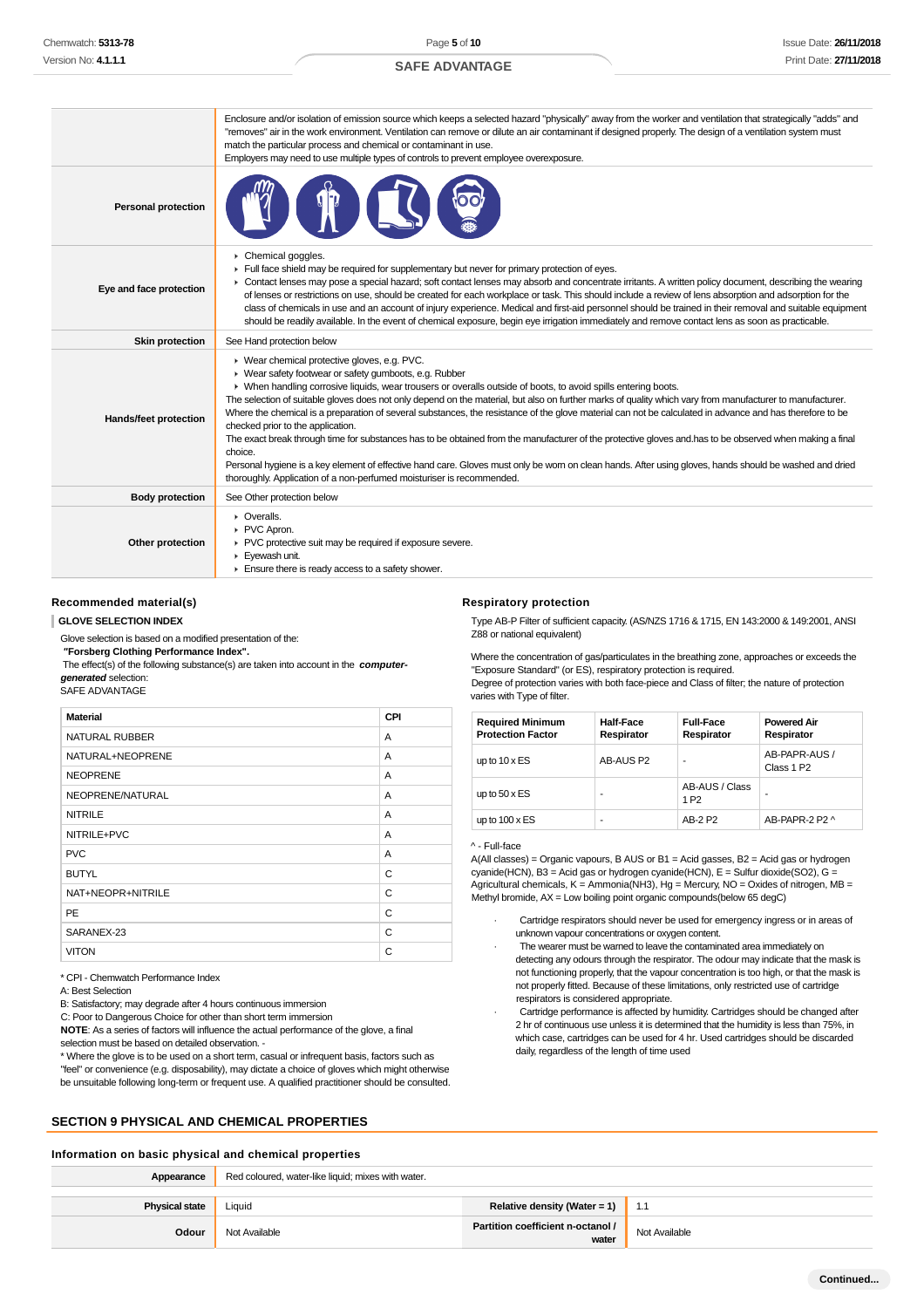| Odour threshold                                 | Not Available  | Auto-ignition temperature (°C)         | Not Applicable |
|-------------------------------------------------|----------------|----------------------------------------|----------------|
| pH (as supplied)                                | 2              | Decomposition temperature              | Not Available  |
| Melting point / freezing point<br>(°C)          | Not Available  | Viscosity (cSt)                        | Not Available  |
| Initial boiling point and boiling<br>range (°C) | Not Available  | Molecular weight (g/mol)               | Not Applicable |
| Flash point (°C)                                | Not Applicable | <b>Taste</b>                           | Not Available  |
| <b>Evaporation rate</b>                         | Not Available  | <b>Explosive properties</b>            | Not Available  |
| Flammability                                    | Not Applicable | <b>Oxidising properties</b>            | Not Available  |
| Upper Explosive Limit (%)                       | Not Applicable | Surface Tension (dyn/cm or<br>$mN/m$ ) | Not Available  |
| Lower Explosive Limit (%)                       | Not Applicable | <b>Volatile Component (%vol)</b>       | Not Available  |
| Vapour pressure (kPa)                           | Not Available  | Gas group                              | Not Available  |
| Solubility in water                             | Miscible       | pH as a solution (1%)                  | Not Available  |
| Vapour density $(Air = 1)$                      | Not Available  | VOC g/L                                | Not Available  |

# **SECTION 10 STABILITY AND REACTIVITY**

| Reactivity                                   | See section 7                                   |
|----------------------------------------------|-------------------------------------------------|
| <b>Chemical stability</b>                    | • Contact with alkaline material liberates heat |
| <b>Possibility of hazardous</b><br>reactions | See section 7                                   |
| <b>Conditions to avoid</b>                   | See section 7                                   |
| Incompatible materials                       | See section 7                                   |
| <b>Hazardous decomposition</b><br>products   | See section 5                                   |

# **SECTION 11 TOXICOLOGICAL INFORMATION**

# **Information on toxicological effects**

| Inhaled             | Inhalation of vapours or aerosols (mists, fumes), generated by the material during the course of normal handling, may be damaging to the health of the<br>individual.<br>Inhalation of oxalic acid dusts or vapours can cause ulceration of the linings of the nose and throat, nosebleed, headache and nervousness. The airborne<br>dust behaves as a strong acid producing severe local burns of the linings of the nose and throat.<br>Corrosive acids can cause irritation of the respiratory tract, with coughing, choking and mucous membrane damage. There may be dizziness, headache,<br>nausea and weakness.<br>Inhalation of soluble oxalate produces irritation of the respiratory tract. Effects on the body may include protein in the urine, ulceration of the mucous<br>membranes, headache, nervousness, cough, vomiting, severe weight loss, back pain (due to kidney injury) and weakness.                                                                                                                                                                                                                                                                                                                                                                                                                                                                                                                                                                                                             |
|---------------------|--------------------------------------------------------------------------------------------------------------------------------------------------------------------------------------------------------------------------------------------------------------------------------------------------------------------------------------------------------------------------------------------------------------------------------------------------------------------------------------------------------------------------------------------------------------------------------------------------------------------------------------------------------------------------------------------------------------------------------------------------------------------------------------------------------------------------------------------------------------------------------------------------------------------------------------------------------------------------------------------------------------------------------------------------------------------------------------------------------------------------------------------------------------------------------------------------------------------------------------------------------------------------------------------------------------------------------------------------------------------------------------------------------------------------------------------------------------------------------------------------------------------------|
| Ingestion           | The material can produce chemical burns within the oral cavity and gastrointestinal tract following ingestion.<br>Accidental ingestion of the material may be damaging to the health of the individual.<br>Oxalic acid is a minor, normal body constituent occurring in blood, kidney, muscle and liver at very low concentrations. Higher concentrations are toxic.<br>Ingestion of 5 grams has caused death within hours. It is a poison which affects the central nervous system and kidney function. Low doses may cause low<br>blood calcium concentration.<br>Ingestion of acidic corrosives may produce burns around and in the mouth, the throat and oesophagus. Immediate pain and difficulties in swallowing and<br>speaking may also be evident.                                                                                                                                                                                                                                                                                                                                                                                                                                                                                                                                                                                                                                                                                                                                                              |
| <b>Skin Contact</b> | The material can produce chemical burns following direct contact with the skin.<br>Solutions of 5% to 10% oxalic acid are irritating to the skin after prolonged contact; early gangrene may occur after hand immersion in oxalate solutions.<br>Open cuts, abraded or irritated skin should not be exposed to this material<br>Skin contact with acidic corrosives may result in pain and burns; these may be deep with distinct edges and may heal slowly with the formation of scar<br>tissue.<br>Oxalate ion is an irritant, and may cause skin irritation. Following contact, skin lesions may develop.<br>Entry into the blood-stream, through, for example, cuts, abrasions or lesions, may produce systemic injury with harmful effects. Examine the skin prior to the<br>use of the material and ensure that any external damage is suitably protected.                                                                                                                                                                                                                                                                                                                                                                                                                                                                                                                                                                                                                                                         |
| Eye                 | The material can produce chemical burns to the eye following direct contact. Vapours or mists may be extremely irritating.<br>If applied to the eyes, this material causes severe eye damage.<br>Irritation of the eyes may produce a heavy secretion of tears (lachrymation).<br>Direct eye contact with acid corrosives may produce pain, tears, sensitivity to light and burns. Mild burns of the epithelia generally recover rapidly and<br>completely.                                                                                                                                                                                                                                                                                                                                                                                                                                                                                                                                                                                                                                                                                                                                                                                                                                                                                                                                                                                                                                                              |
| Chronic             | Repeated or long-term occupational exposure is likely to produce cumulative health effects involving organs or biochemical systems.<br>Long-term exposure to respiratory irritants may result in airways disease, involving difficulty breathing and related whole-body problems.<br>Harmful: danger of serious damage to health by prolonged exposure through inhalation, in contact with skin and if swallowed.<br>This material can cause serious damage if one is exposed to it for long periods. It can be assumed that it contains a substance which can produce severe<br>defects.<br>Based on experience with animal studies, exposure to the material may result in toxic effects to the development of the foetus, at levels which do not cause<br>significant toxic effects to the mother.<br>Based on experience with similar materials, there is a possibility that exposure to the material may reduce fertility in humans at levels which do not cause<br>other toxic effects.<br>Repeated or prolonged exposure to acids may result in the erosion of teeth, swelling and/or ulceration of mouth lining. Irritation of airways to lung, with<br>cough, and inflammation of lung tissue often occurs.<br>Chronic exposure to oxalates may result in circulatory failure or nervous system irregularities, the latter due to calcium binding to oxalate. Prolonged and<br>severe exposure can cause chronic cough, protein in the urine, vomiting, pain in the back, and gradual weight loss and weakness. |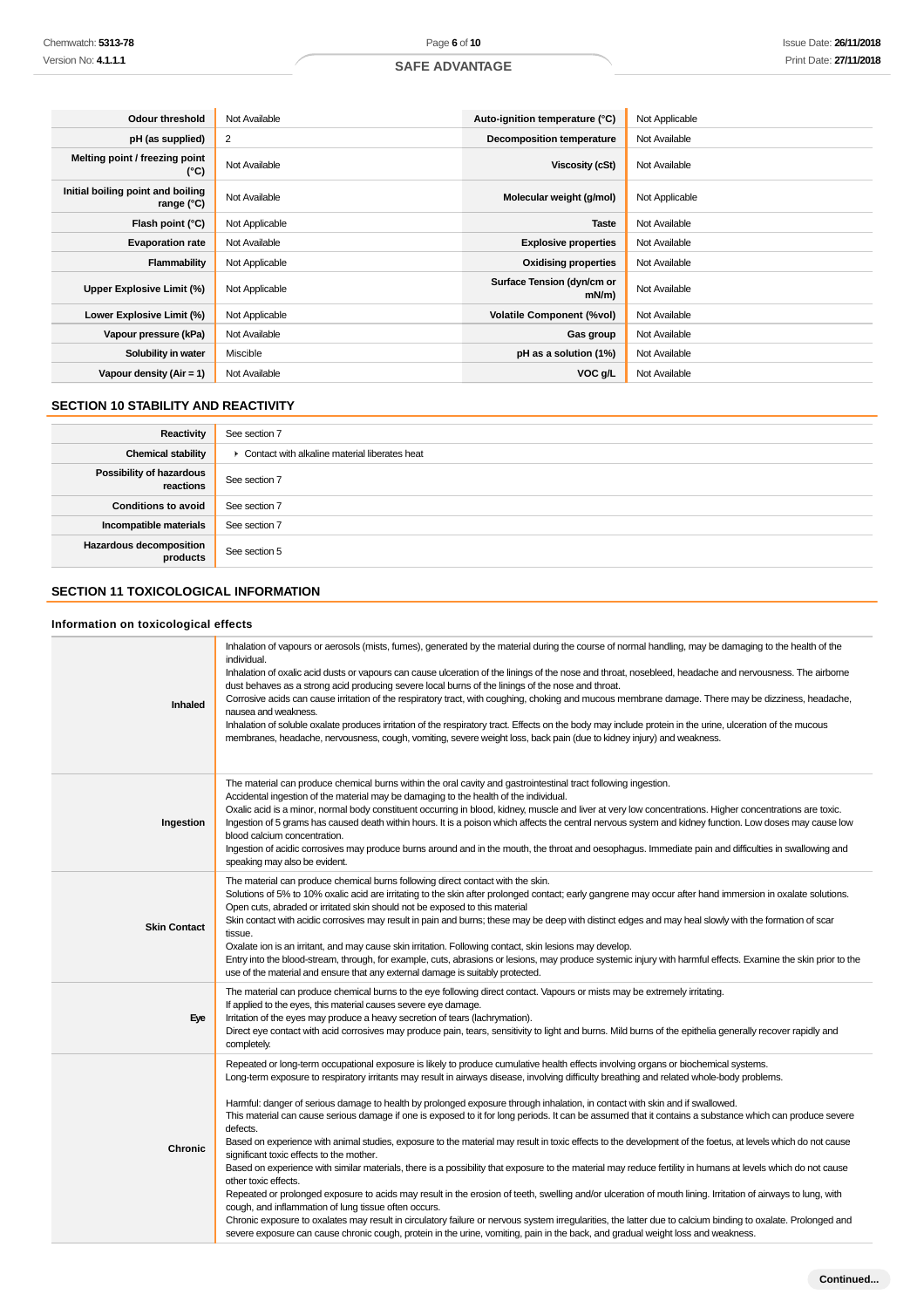| <b>SAFE ADVANTAGE</b> | <b>TOXICITY</b>                                      | <b>IRRITATION</b>                                                                                                                                |
|-----------------------|------------------------------------------------------|--------------------------------------------------------------------------------------------------------------------------------------------------|
|                       | Not Available                                        | Not Available                                                                                                                                    |
|                       | <b>TOXICITY</b>                                      | <b>IRRITATION</b>                                                                                                                                |
| oxalic acid           | dermal (rat) LD50: =20000 mg/kg <sup>[2]</sup>       | Not Available                                                                                                                                    |
|                       | Oral (rat) LD50: =375 mg/kg <sup>[2]</sup>           |                                                                                                                                                  |
|                       |                                                      |                                                                                                                                                  |
|                       | <b>TOXICITY</b>                                      | <b>IRRITATION</b>                                                                                                                                |
|                       | Dermal (rabbit) LD50: >1260 mg/kg <sup>[2]</sup>     | Eye (rabbit): 119 mg - SEVERE                                                                                                                    |
| phosphoric acid       | Inhalation (rat) LC50: 0.0255 mg/l/4h <sup>[2]</sup> | Skin (rabbit):595 mg/24h - SEVERE                                                                                                                |
|                       | Oral (rat) LD50: 1250 mg/kg <sup>[2]</sup>           |                                                                                                                                                  |
| Legend:               |                                                      | 1. Value obtained from Europe ECHA Registered Substances - Acute toxicity 2.* Value obtained from manufacturer's SDS. Unless otherwise specified |

| PHOSPHORIC ACID                                    | No significant acute toxicological data identified in literature search.<br>For acid mists, aerosols, vapours<br>Test results suggest that eukaryotic cells are susceptible to genetic damage when the pH falls to about 6.5. Cells from the respiratory tract have not been<br>examined in this respect. Mucous secretion may protect the cells of the airway from direct exposure to inhaled acidic mists (which also protects the<br>stomach lining from the hydrochloric acid secreted there).<br>The material may produce severe irritation to the eye causing pronounced inflammation. Repeated or prolonged exposure to irritants may produce<br>conjunctivitis.<br>The material may cause severe skin irritation after prolonged or repeated exposure and may produce on contact skin redness, swelling, the production of<br>vesicles, scaling and thickening of the skin. Repeated exposures may produce severe ulceration.<br>phosphoric acid (85%)                                                                                                                                                                                                                                                                                                                           |                                 |                                                                                    |  |
|----------------------------------------------------|------------------------------------------------------------------------------------------------------------------------------------------------------------------------------------------------------------------------------------------------------------------------------------------------------------------------------------------------------------------------------------------------------------------------------------------------------------------------------------------------------------------------------------------------------------------------------------------------------------------------------------------------------------------------------------------------------------------------------------------------------------------------------------------------------------------------------------------------------------------------------------------------------------------------------------------------------------------------------------------------------------------------------------------------------------------------------------------------------------------------------------------------------------------------------------------------------------------------------------------------------------------------------------------|---------------------------------|------------------------------------------------------------------------------------|--|
| <b>OXALIC ACID &amp; PHOSPHORIC</b><br><b>ACID</b> | Asthma-like symptoms may continue for months or even years after exposure to the material ends. This may be due to a non-allergic condition known as<br>reactive airways dysfunction syndrome (RADS) which can occur after exposure to high levels of highly irritating compound. Main criteria for diagnosing<br>RADS include the absence of previous airways disease in a non-atopic individual, with sudden onset of persistent asthma-like symptoms within minutes to<br>hours of a documented exposure to the irritant. Other criteria for diagnosis of RADS include a reversible airflow pattern on lung function tests, moderate to<br>severe bronchial hyperreactivity on methacholine challenge testing, and the lack of minimal lymphocytic inflammation, without eosinophilia. RADS (or<br>asthma) following an irritating inhalation is an infrequent disorder with rates related to the concentration of and duration of exposure to the irritating<br>substance. On the other hand, industrial bronchitis is a disorder that occurs as a result of exposure due to high concentrations of irritating substance (often<br>particles) and is completely reversible after exposure ceases. The disorder is characterized by difficulty breathing, cough and mucus production. |                                 |                                                                                    |  |
| ✔<br>×<br><b>Acute Toxicity</b><br>Carcinogenicity |                                                                                                                                                                                                                                                                                                                                                                                                                                                                                                                                                                                                                                                                                                                                                                                                                                                                                                                                                                                                                                                                                                                                                                                                                                                                                          |                                 |                                                                                    |  |
|                                                    |                                                                                                                                                                                                                                                                                                                                                                                                                                                                                                                                                                                                                                                                                                                                                                                                                                                                                                                                                                                                                                                                                                                                                                                                                                                                                          |                                 |                                                                                    |  |
| <b>Skin Irritation/Corrosion</b>                   | ×<br>✔<br>Reproductivity                                                                                                                                                                                                                                                                                                                                                                                                                                                                                                                                                                                                                                                                                                                                                                                                                                                                                                                                                                                                                                                                                                                                                                                                                                                                 |                                 |                                                                                    |  |
| <b>Serious Eye Damage/Irritation</b>               | ×<br>✔<br><b>STOT - Single Exposure</b>                                                                                                                                                                                                                                                                                                                                                                                                                                                                                                                                                                                                                                                                                                                                                                                                                                                                                                                                                                                                                                                                                                                                                                                                                                                  |                                 |                                                                                    |  |
| <b>Respiratory or Skin</b><br>sensitisation        | ×                                                                                                                                                                                                                                                                                                                                                                                                                                                                                                                                                                                                                                                                                                                                                                                                                                                                                                                                                                                                                                                                                                                                                                                                                                                                                        | <b>STOT - Repeated Exposure</b> | ×                                                                                  |  |
| Mutagenicity                                       | ×                                                                                                                                                                                                                                                                                                                                                                                                                                                                                                                                                                                                                                                                                                                                                                                                                                                                                                                                                                                                                                                                                                                                                                                                                                                                                        | <b>Aspiration Hazard</b>        | ×                                                                                  |  |
|                                                    |                                                                                                                                                                                                                                                                                                                                                                                                                                                                                                                                                                                                                                                                                                                                                                                                                                                                                                                                                                                                                                                                                                                                                                                                                                                                                          |                                 | I spend. Dota oither not quailable or does not fill the exiteria for elegationtion |  |

**Legend:** – Data either not available or does not fill the criteria for classification – Data available to make classification

# **SECTION 12 ECOLOGICAL INFORMATION**

# **Toxicity**

| <b>SAFE ADVANTAGE</b> | <b>ENDPOINT</b><br>Not<br>Available | <b>TEST DURATION (HR)</b><br>Not Available | <b>SPECIES</b><br>Not Available | VALUE<br>Not<br>Available | <b>SOURCE</b><br>Not<br>Available |
|-----------------------|-------------------------------------|--------------------------------------------|---------------------------------|---------------------------|-----------------------------------|
| oxalic acid           | <b>ENDPOINT</b>                     | <b>TEST DURATION (HR)</b>                  | <b>SPECIES</b>                  | <b>VALUE</b>              | <b>SOURCE</b>                     |
|                       | <b>LC50</b>                         | 96                                         | Fish                            | 8215.146mg/L              | 3                                 |
|                       | <b>EC50</b>                         | 48                                         | Crustacea                       | 136.9mg/L                 |                                   |
|                       | <b>EC50</b>                         | 96                                         | Algae or other aquatic plants   | 91267.289mg/L             | 3                                 |
|                       | <b>NOEC</b>                         | 0.33                                       | Algae or other aquatic plants   | 2.000mg/L                 | 4                                 |
| phosphoric acid       | <b>ENDPOINT</b>                     | <b>TEST DURATION (HR)</b>                  | <b>SPECIES</b>                  | VALUE                     | <b>SOURCE</b>                     |
|                       | <b>LC50</b>                         | 96                                         | Fish                            | 75.1mg/L                  | 2                                 |
|                       | <b>EC50</b>                         | 48                                         | Crustacea                       | $>5.62$ mg/L              | $\frac{1}{2}$                     |
|                       | <b>EC50</b>                         | 72                                         | Algae or other aquatic plants   | 15.29mg/L                 | 2                                 |
|                       | <b>NOEC</b>                         | 72                                         | Algae or other aquatic plants   | 3.71mg/L                  | 2                                 |
|                       |                                     |                                            |                                 |                           |                                   |

**Legend:** Extracted from 1. IUCLID Toxicity Data 2. Europe ECHA Registered Substances - Ecotoxicological Information - Aquatic Toxicity 3. EPIWIN Suite V3.12 (QSAR) - Aquatic Toxicity Data (Estimated) 4. US EPA, Ecotox database - Aquatic Toxicity Data 5. ECETOC Aquatic Hazard Assessment Data 6. NITE (Japan) - Bioconcentration Data 7. METI (Japan) - Bioconcentration Data 8. Vendor Data

On the basis of available evidence concerning either toxicity, persistence, potential to accumulate and or observed environmental fate and behaviour, the material may present a danger, immediate or long-term and /or delayed, to the structure and/ or functioning of natural ecosystems.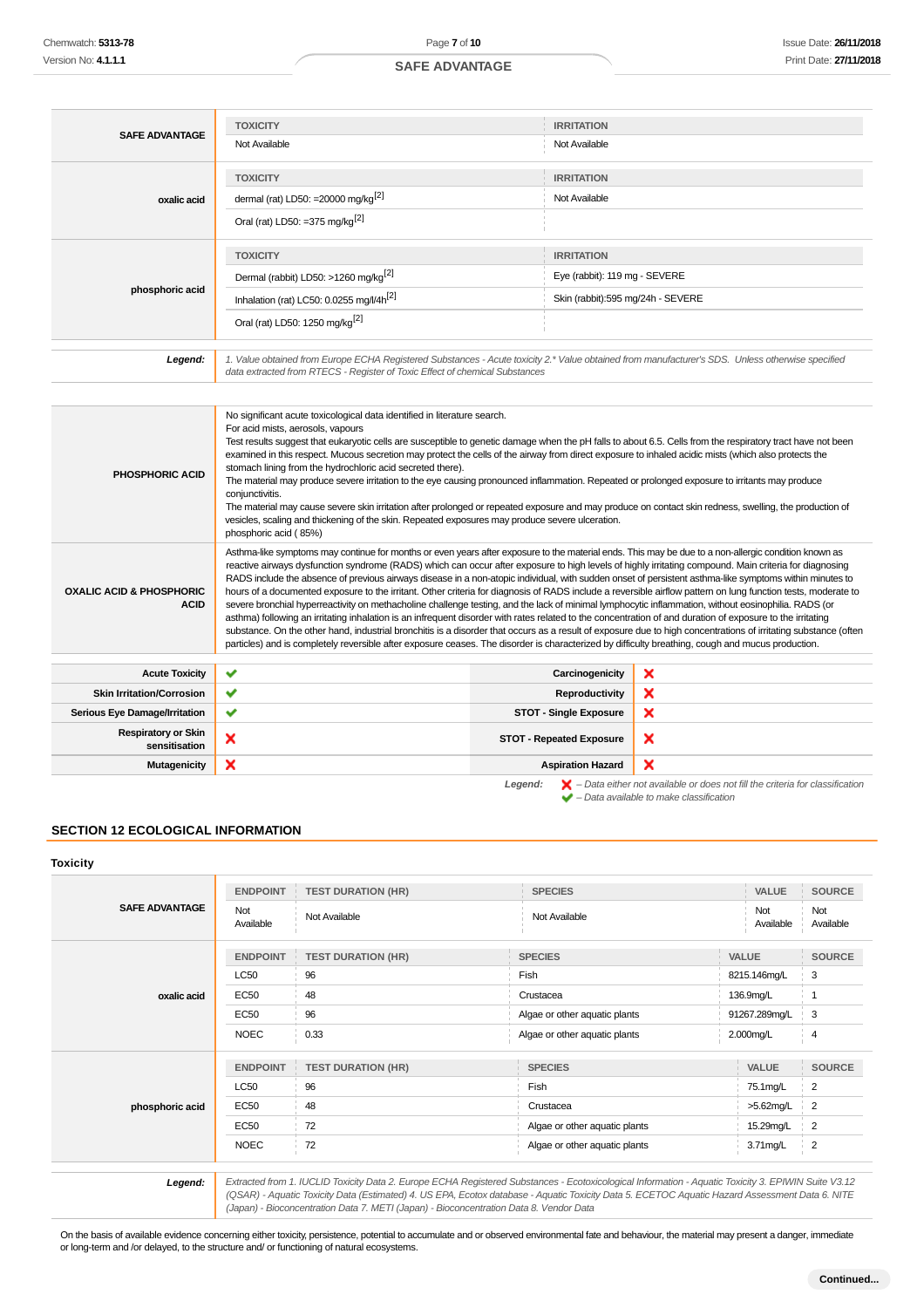#### **Ecotoxicity:**

The tolerance of water organisms towards pH margin and variation is diverse. Recommended pH values for test species listed in OECD guidelines are between 6.0 and almost 9. Acute testing with fish showed 96h-LC50 at about pH 3.5

#### For Oxalic Acid and Oxalate Salts:

Atmospheric Fate: If released to the atmosphere, removal from air via wet deposition, dry deposition, and photolysis is likely to occur.

Terrestrial Fate: If released to soil, oxalic acid at pH 5 - 9 will be in the form of the oxalate ion and is expected to leach in soil. Photolysis and biodegradation are expected to be an important fate processes. It has not been determined whether the oxalate ion will adsorb to sediment or soil more strongly than its estimated Koc value indicates.

Aquatic Fate: If released to water, oxalic acid / oxalates will not volatilize, adsorb to sediment, bioconcentrate in aquatic organisms, oxidize or hydrolyze. Oxalic acid, however, may act as a leaching agent for those metals that form soluble oxalate complexes, including aluminum and iron. Oxalic acid is not expected to bioconcentrate in aquatic organisms. Prevent, by any means available, spillage from entering drains or water courses.

# **Persistence and degradability**

| Ingredient      | Persistence: Water/Soil | Persistence: Air |
|-----------------|-------------------------|------------------|
| oxalic acid     | LOW                     | <b>LOW</b>       |
| phosphoric acid | <b>HIGH</b>             | <b>HIGH</b>      |

#### **Bioaccumulative potential**

| Ingredient      | <b>Bioaccumulation</b>    |
|-----------------|---------------------------|
| oxalic acid     | LOW (LogKOW = -1.7365)    |
| phosphoric acid | LOW (LogKOW = $-0.7699$ ) |

#### **Mobility in soil**

| Ingredient      | <b>Mobility</b>    |
|-----------------|--------------------|
| oxalic acid     | HIGH (KOC = 1.895) |
| phosphoric acid | $HIGH (KOC = 1)$   |

# **SECTION 13 DISPOSAL CONSIDERATIONS**

# **Waste treatment methods**

### **SECTION 14 TRANSPORT INFORMATION**

#### **Labels Required**

| Marine Pollutant | <b>NO</b>      |
|------------------|----------------|
|                  | Not Applicable |
| <b>HAZCHEM</b>   | 2X             |

# **Land transport (ADG)**

| <b>UN number</b>             | 1760                                                                |  |  |
|------------------------------|---------------------------------------------------------------------|--|--|
| UN proper shipping name      | CORROSIVE LIQUID, N.O.S. (contains phosphoric acid and oxalic acid) |  |  |
| Transport hazard class(es)   | Class<br>8<br>Not Applicable<br>Subrisk                             |  |  |
| Packing group                | Ш                                                                   |  |  |
| <b>Environmental hazard</b>  | Not Applicable                                                      |  |  |
| Special precautions for user | Special provisions<br>223 274<br>Limited quantity<br>5L             |  |  |

#### **Air transport (ICAO-IATA / DGR)**

| UN numbe                | 1760                                                                     |
|-------------------------|--------------------------------------------------------------------------|
| UN proper shipping name | Corrosive liquid, n.o.s.<br>* (contains phosphoric acid and oxalic acid) |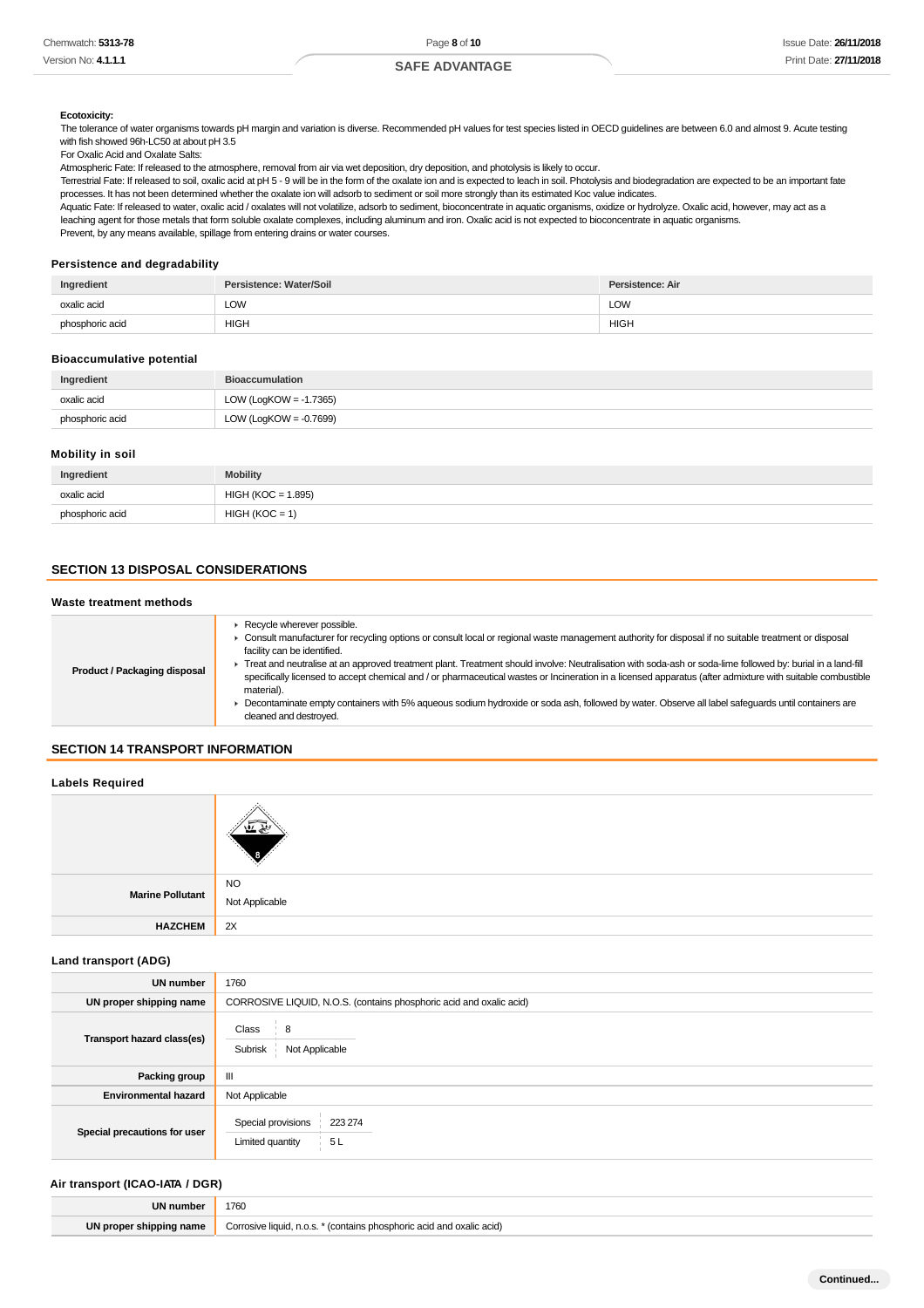|                              | 8<br><b>ICAO/IATA Class</b>                               |                |  |  |
|------------------------------|-----------------------------------------------------------|----------------|--|--|
| Transport hazard class(es)   | ICAO / IATA Subrisk<br>Not Applicable                     |                |  |  |
|                              | 8L<br><b>ERG Code</b>                                     |                |  |  |
| Packing group                | Ш                                                         |                |  |  |
| <b>Environmental hazard</b>  | Not Applicable                                            |                |  |  |
| Special precautions for user | Special provisions                                        | A3 A803        |  |  |
|                              | Cargo Only Packing Instructions                           | 856            |  |  |
|                              | Cargo Only Maximum Qty / Pack                             | 60 L           |  |  |
|                              | Passenger and Cargo Packing Instructions                  | 852            |  |  |
|                              | Passenger and Cargo Maximum Qty / Pack                    | 5L             |  |  |
|                              | Passenger and Cargo Limited Quantity Packing Instructions | Y841           |  |  |
|                              | Passenger and Cargo Limited Maximum Qty / Pack            | 1 <sub>L</sub> |  |  |

# **Sea transport (IMDG-Code / GGVSee)**

| <b>UN number</b>             | 1760                                                                 |                                 |  |
|------------------------------|----------------------------------------------------------------------|---------------------------------|--|
| UN proper shipping name      | CORROSIVE LIQUID, N.O.S. (contains phosphoric acid and oxalic acid)  |                                 |  |
| Transport hazard class(es)   | <b>IMDG Class</b><br>8<br><b>IMDG Subrisk</b>                        | Not Applicable                  |  |
| Packing group                | Ш                                                                    |                                 |  |
| <b>Environmental hazard</b>  | Not Applicable                                                       |                                 |  |
| Special precautions for user | <b>EMS Number</b><br>Special provisions<br><b>Limited Quantities</b> | $F-A$ , $S-B$<br>223 274<br>5 L |  |

# **Transport in bulk according to Annex II of MARPOL and the IBC code**

Not Applicable

# **SECTION 15 REGULATORY INFORMATION**

# **Safety, health and environmental regulations / legislation specific for the substance or mixture**

# **OXALIC ACID(144-62-7) IS FOUND ON THE FOLLOWING REGULATORY LISTS**

| Australia Exposure Standards                                                 | Australia Standard for the Uniform Scheduling of Medicines and Poisons (SUSMP) - Appendix                 |
|------------------------------------------------------------------------------|-----------------------------------------------------------------------------------------------------------|
| Australia Hazardous Chemical Information System (HCIS) - Hazardous Chemicals | $E$ (Part 2)                                                                                              |
| Australia Inventory of Chemical Substances (AICS)                            | Australia Standard for the Uniform Scheduling of Medicines and Poisons (SUSMP) - Appendix<br>$F$ (Part 3) |
|                                                                              | Australia Standard for the Uniform Scheduling of Medicines and Poisons (SUSMP) - Schedule<br>6            |
| PHOSPHORIC ACID(7664-38-2) IS FOUND ON THE FOLLOWING REGULATORY LISTS        |                                                                                                           |
| Australia Exposure Standards                                                 | Australia Standard for the Uniform Scheduling of Medicines and Poisons (SUSMP) - Appendix                 |
| Australia Hazardous Chemical Information System (HCIS) - Hazardous Chemicals | $E$ (Part 2)                                                                                              |
| Australia Inventory of Chemical Substances (AICS)                            | Australia Standard for the Uniform Scheduling of Medicines and Poisons (SUSMP) - Schedule                 |

5

6

Australia Standard for the Uniform Scheduling of Medicines and Poisons (SUSMP) - Schedule

# **National Inventory Status**

| <b>National Inventory</b>     | <b>Status</b>                                                                                                                                                                                |
|-------------------------------|----------------------------------------------------------------------------------------------------------------------------------------------------------------------------------------------|
| Australia - AICS              | N (dye perfume; Ingredients determined not to be hazardous) Non-disclosed ingredients                                                                                                        |
| Canada - DSL                  | N (dye perfume; Ingredients determined not to be hazardous) Non-disclosed ingredients                                                                                                        |
| Canada - NDSL                 | N (phosphoric acid; oxalic acid; dye perfume; Ingredients determined not to be hazardous) Non-disclosed ingredients                                                                          |
| China - IECSC                 | N (dye perfume; Ingredients determined not to be hazardous) Non-disclosed ingredients                                                                                                        |
| Europe - EINEC / ELINCS / NLP | N (dye perfume; Ingredients determined not to be hazardous) Non-disclosed ingredients                                                                                                        |
| Japan - ENCS                  | N (dye perfume; Ingredients determined not to be hazardous) Non-disclosed ingredients                                                                                                        |
| Korea - KECI                  | N (dye perfume; Ingredients determined not to be hazardous) Non-disclosed ingredients                                                                                                        |
| New Zealand - NZIoC           | N (dye perfume; Ingredients determined not to be hazardous) Non-disclosed ingredients                                                                                                        |
| Philippines - PICCS           | N (dye perfume; Ingredients determined not to be hazardous) Non-disclosed ingredients                                                                                                        |
| USA - TSCA                    | N (dye perfume; Ingredients determined not to be hazardous) Non-disclosed ingredients                                                                                                        |
| Legend:                       | $Y = All$ ingredients are on the inventory<br>$N = Not$ determined or one or more ingredients are not on the inventory and are not exempt from listing(see specific ingredients in brackets) |